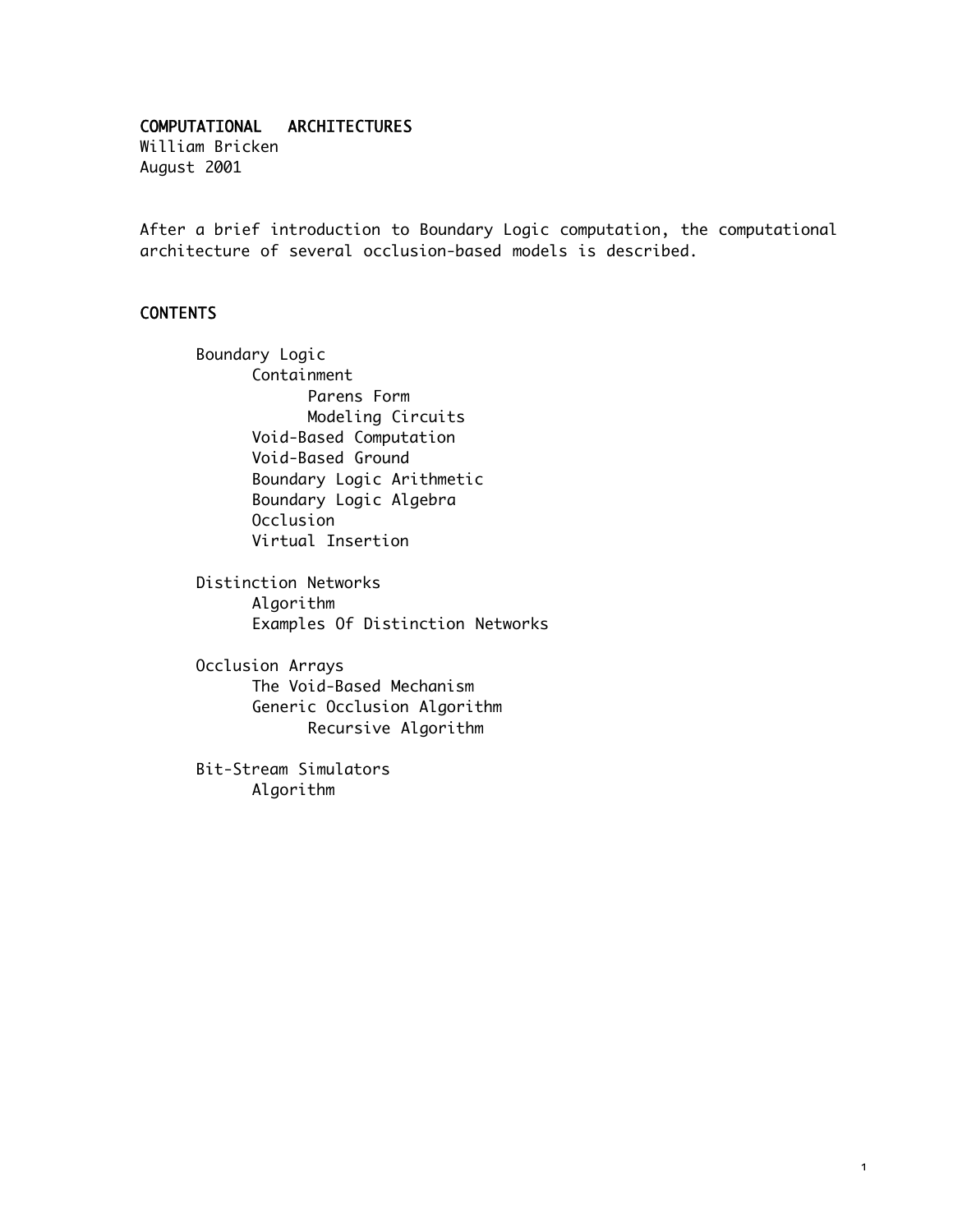### BOUNDARY LOGIC

#### Containment

Containment is constraint, it is the establishment of semantic boundaries. A container defines a limit which when crossed changes semantic value.

The relation of containment is one of distinction, one side of the container is distinguished from the other by its ability to hold or contain. That which is distinguished is space itself, a space is distinguished when it is in a container.

Containers can be impermeable (e.g. closed boxes and egg shells) or semipermeable (e.g. cups and vacuum cleaners), but not permeable (e.g. doors and glass). With reference to a particular side of a container, impermeability is opaqueness, permeability is transparency. Thus, for a semipermeable container, the side which can contain is opaque to its contents, while the other side is transparent. The semantics of containment most usually adopts the convention that the outside is transparent, that you can put things into containers without ressitence. The inside is opaque, you should not be able to take things out of containers without changing what is meant by containment.

Boundary mathematics provides conceptual structures that can potentially unite the various branches of foundational mathematics. As is demonstrated herein, logic is built upon semipermeable boundaries. Sets are constructed of impermeable boundaries. Integers are also made of impermeable boundaries, differing from sets in their treatment of the empty container.

The containment relation is antisymmetric; if two containers contain each other, they are the same container. Containment is transitive; the container of another container also contains the contents of the other container. That containers do not contain themselves makes containment irreflexive, and thus different from both equivalence and partial ordering relations.

The containment relation is one to many: a container can hold any number of individual objects, but an object has only one container. Replications of a unique object can occupy multiple containers.

#### Parens Form

Containers can be represented in linear text by well-formed parentheses (WFP). When interpreted as containers, parentheses are called parens. A parens expression makes containment visually obvious: each parens contains other parens forms, grounding in either an empty parens or a label. Paired delimiters in a linear space define the containment partitions of that space.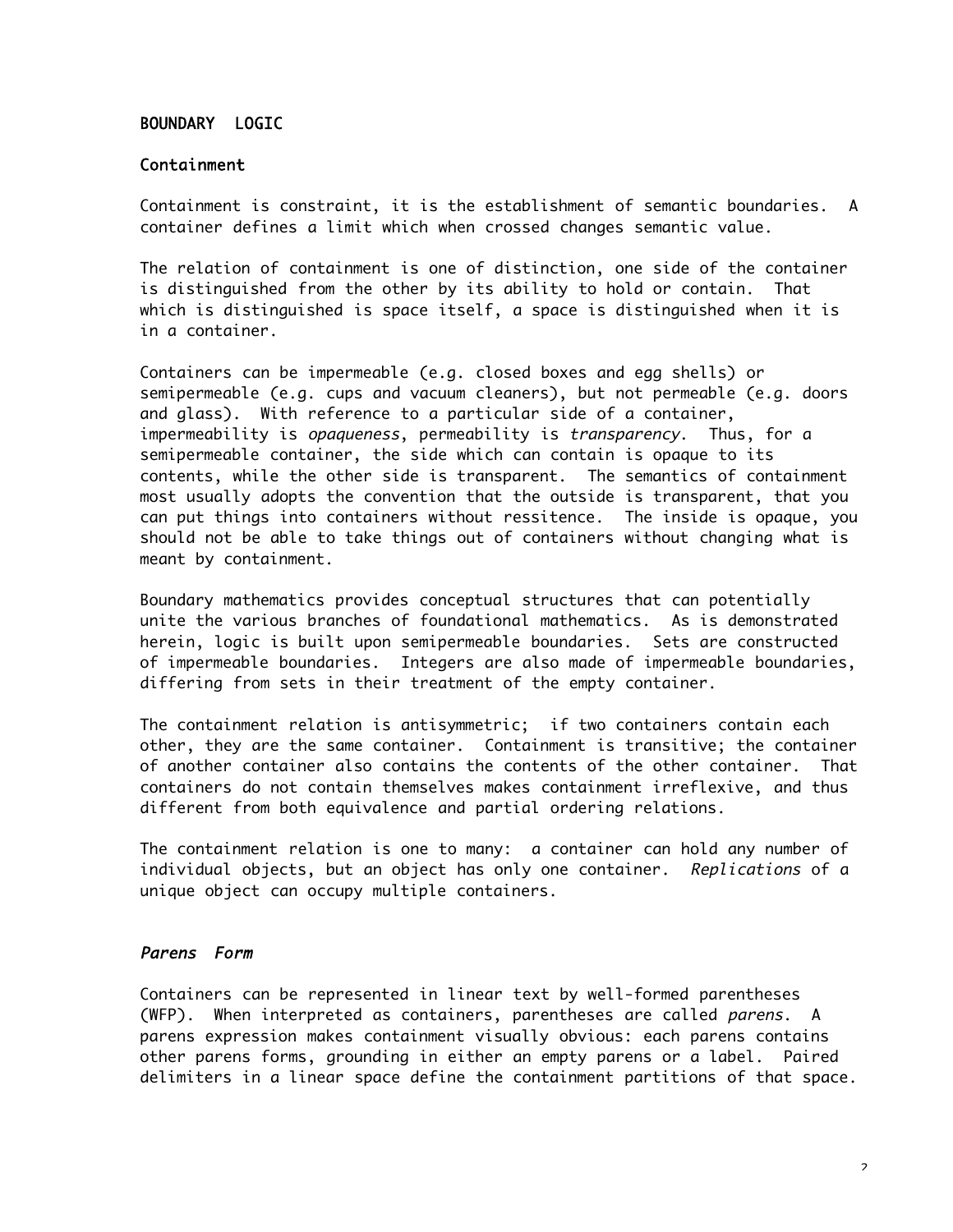The varieties of WFPs are countable with the Catalan numbers, and are studied under the technical name of Dyke languages.

A parens form represents a set of containment relations. This set also defines a graph, with spaces as nodes and distinctions as links. In the parens form below, the inside space of each delineated boundary is labeled with a unique integer; variables are their own labels and by convention their own container boundaries.

$$
0 \quad \begin{array}{c} (a) & (b) \\ 1 & 2 \end{array}
$$

The outermost boundary, labeled 0, is the edge of the typographical space. This boundary is conventionally not represented for text, and often represented as a line frame for diagrams. In the above example, the outermost boundary is implicit in the whitespace which defines the page formatting.

The example has the following six containment pairs:

$$
\begin{array}{c}\n\text{reader} \quad \text{[0]} \\
\text{0} \quad \text{[1]} \\
 & \text{1} \quad \text{[2]} \\
 & \text{1} \quad \text{[3]} \\
 & \text{3} \quad \text{[b]} \\
 & \text{2} \quad \text{[6]} \\
 & \text{3} \quad \text{[c]} \\
 & \text{4} \quad \text{[d]} \\
 & \text{5} \quad \text{[c]} \\
 & \text{6} \quad \text{[d]} \\
 & \text{7} \quad \text{[d]} \\
 & \text{8} \quad \text{[d]} \\
 & \text{9} \quad \text{[d]} \\
 & \text{1} \quad \text{[d]} \\
 & \text{1} \quad \text{[d]} \\
 & \text{1} \quad \text{[e]} \\
 & \text{1} \quad \text{[f]} \\
 & \text{1} \quad \text{[g]} \\
 & \text{1} \quad \text{[g]} \\
 & \text{1} \quad \text{[h]} \\
 & \text{1} \quad \text{[h]} \\
 & \text{1} \quad \text{[i]} \\
 & \text{1} \quad \text{[j]} \\
 & \text{1} \quad \text{[k]} \\
 & \text{1} \quad \text{[k]} \\
 & \text{1} \quad \text{[k]} \\
 & \text{1} \quad \text{[k]} \\
 & \text{1} \quad \text{[k]} \\
 & \text{1} \quad \text{[k]} \\
 & \text{1} \quad \text{[k]} \\
 & \text{1} \quad \text{[k]} \\
 & \text{1} \quad \text{[k]} \\
 & \text{1} \quad \text{[k]} \\
 & \text{1} \quad \text{[k]} \\
 & \text{1} \quad \text{[k]} \\
 & \text{1} \quad \text{[k]} \\
 & \text{1} \quad \text{[k]} \\
 & \text{1} \quad \text{[k]} \\
 & \text{1} \quad \text{[k]} \\
 & \text{1} \quad \text{[k]} \\
 & \text{1} \quad \text{[k]} \\
 & \text{1} \quad \text{[k]} \\
 & \text{1} \quad \text{[k]} \\
 & \text{1} \quad \text{[k]} \\
 & \text{1} \quad \text{[k]} \\
 & \text{1} \quad \text{[k]} \\
 & \text{1} \quad \text{[k]} \\
 & \text{1} \quad \text{[k]} \\
 & \text{1} \quad \text{[k]} \\
 & \text{1} \quad \text{[k]} \\
 & \text{
$$

The left-parens represents a containment relation between two labeled objects, locations, or spaces. When a containment boundary is crossed inwardly, the depth of nesting is incremented by one. Note that variable labels are implicit boundaries.

These containment relations can be more conventionally represented as a set of ordered pairs:

x CONTAINS y:  $\{\langle 0 \rangle 1 \rangle, \langle 1 \rangle 2 \rangle, \langle 1 \rangle 3 \rangle, \langle 2 \rangle 1 \rangle, \langle 3 \rangle$ 

Similarly, these pairs could be ordered by the is-contained-by relation:

```
x IS-CONTAINED-BY y: \{<a>2>, <b>3>, <b>2</b>, <b>1>, <b>3</b>, <b>4</b>\}
```
# Modeling Circuits

The relationship of containment is sufficient for the expression and transformation of Boolean logic and for the gate-and-wire components of a circuit. Formally, there is a morphism between the inside/outside distinction of containers, the antecedent/consequent distinction of logical implication, the input/output relation of variary NOR gates, and the parent/child distinction of directed graphs.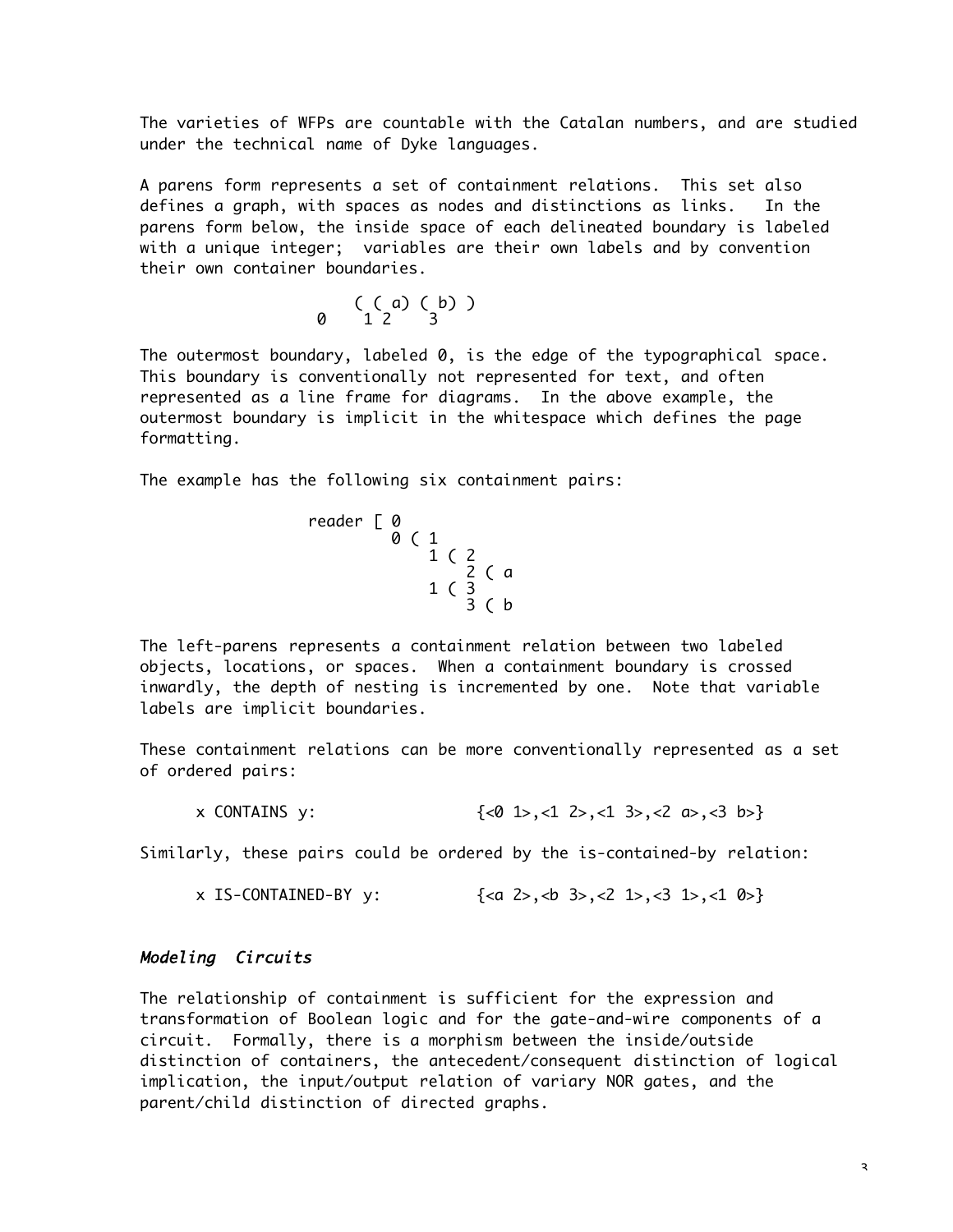Registers and feedback in circuits are simply principled and choreographed breaking of containment; the state contained inside a register is transferred to the outside of the register (into the circuit as a whole) at specified locations and times.

# Void-Based Computation

The representational space within which a distinction is marked is initially void; it is a space with no contents, no structure, and no explicit representation. Computation in spatial models is void-based, in that all transformations are with reference to the void, to the absence of marks. Colloquially, void-based computation proceeds through erasure operations. Deletions are obviously more desirable that rearrangements, since deletion removes structure, explicitly simplifying an expression. Technically, erasure is void-substitution, the void is substituted for a void-equivalent expression.

The assertion

$$
X = \langle \text{void} \rangle
$$

states that X is a *void-equivalent*. Like the void, X can arbitrarily exist in any location in a spatial form, that is, anywhere within the boundary representation.

Void-equivalent forms cannot interact with the semantics of the representation; being essentially non-existent, they cannot effect the validity of a computation. However, void-equivalent forms can be used to generate a diversity of structural, or syntactic, variants. Structural variants for a given logical function are usually due to incorporation of forms which are void-equivalent. Tautological complexity is simply the tangling of void-equivalent forms.

# Void-Based Ground

The essential idea is to use non-representation, the non-existence of an indicator, to eliminate reference to one of the two logical ground values. **Thus** 

| Circuitry | Logic | Parens       |  |
|-----------|-------|--------------|--|
|           | True  |              |  |
|           | False | $<$ void $>$ |  |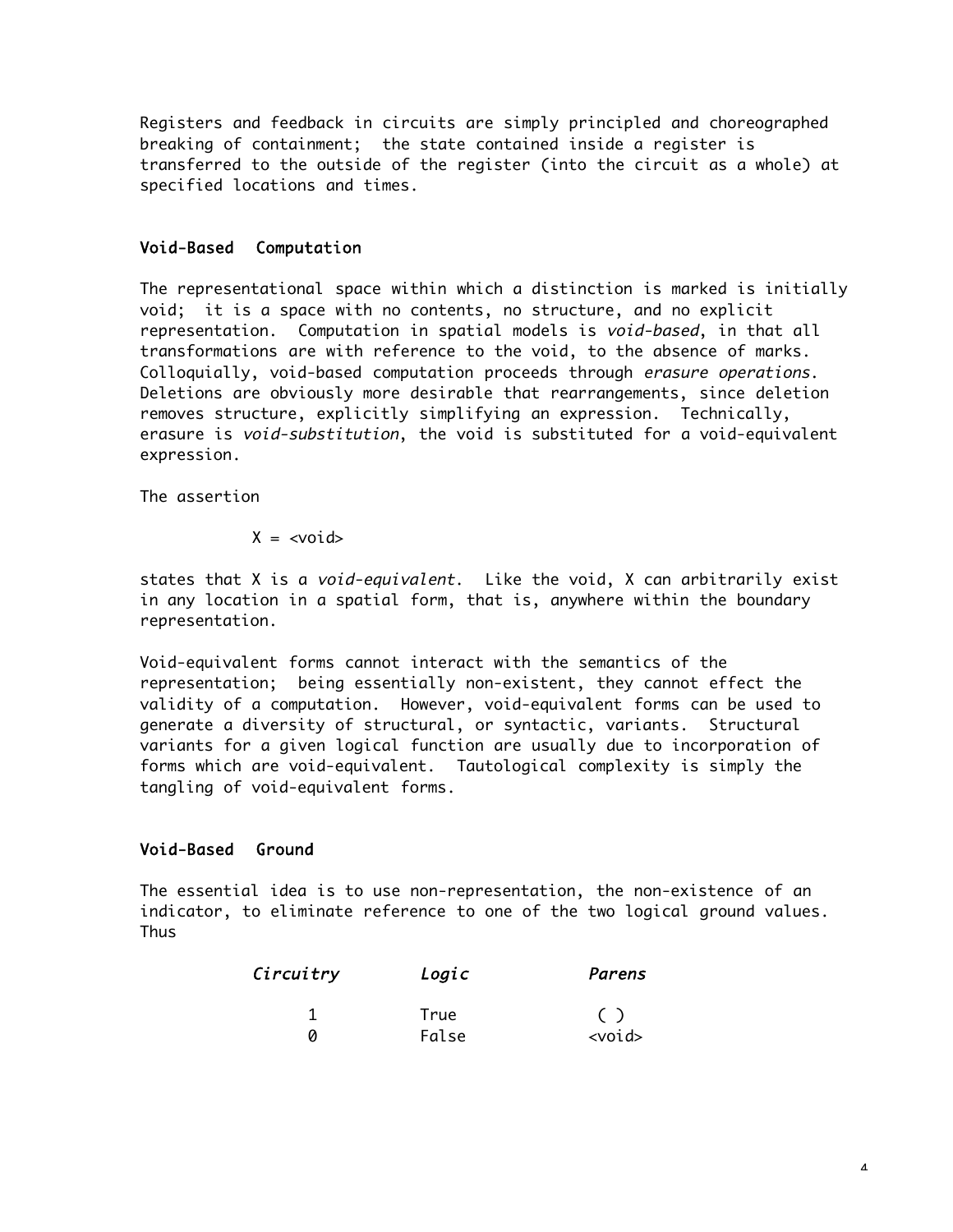The empty container (a mark) is a ground value. We associate the mark with the concept True. As is characteristic of void-based systems, the mark has a dual interpretation as an operator, crossing a mark changes its value.

An empty parens contains the void. Empty space, the absence of a container or of a mark, is the absence of True, i.e. it is False. The technical problems of reading and returning voids are easily addressed:

0 False (( ))

An empty container negates the void it contains, changing value from False to True. A container of an empty container negates the mark it contains, returning the value to False. The explicit representation of False is of use only at output, it is not used or needed for computation.

The two elementary forms of False (one existent and one not) define a voidequivalence rule:

 $(( )$  = <void> Crossing

#### Boundary Logic Arithmetic

In evaluating the parens form of a combinational logic circuit, all variables are converted into grounds, that is, into empty parens or into the void.

Consider this parens form:

#### a AND b  $((a)(b))$

| Let the variable bindings be     | $\{(a \ 0), (b \ 1)\}\$ |  |
|----------------------------------|-------------------------|--|
| which expressed in boundaries is | $\{(a, 0), (b, 0)\}\$   |  |

Substitution yields

```
((a)(b)) ==> (( )(( )))
```
In parens notation, when inputs/variables are bound, all logical forms (including combinational circuits in general) reduce to a configuration of well-formed parentheses (WFP). Identification of WFPs is the simplest problem which separates state-less representations (such as simple finite state automata) from those requiring state (automata with stacks).

Variables become values when inputs are bound. The value of a positive input is indicated by an empty parens, (). The value of a negative input is void (i.e. it is a no-op, it is simply not recorded, it is erased).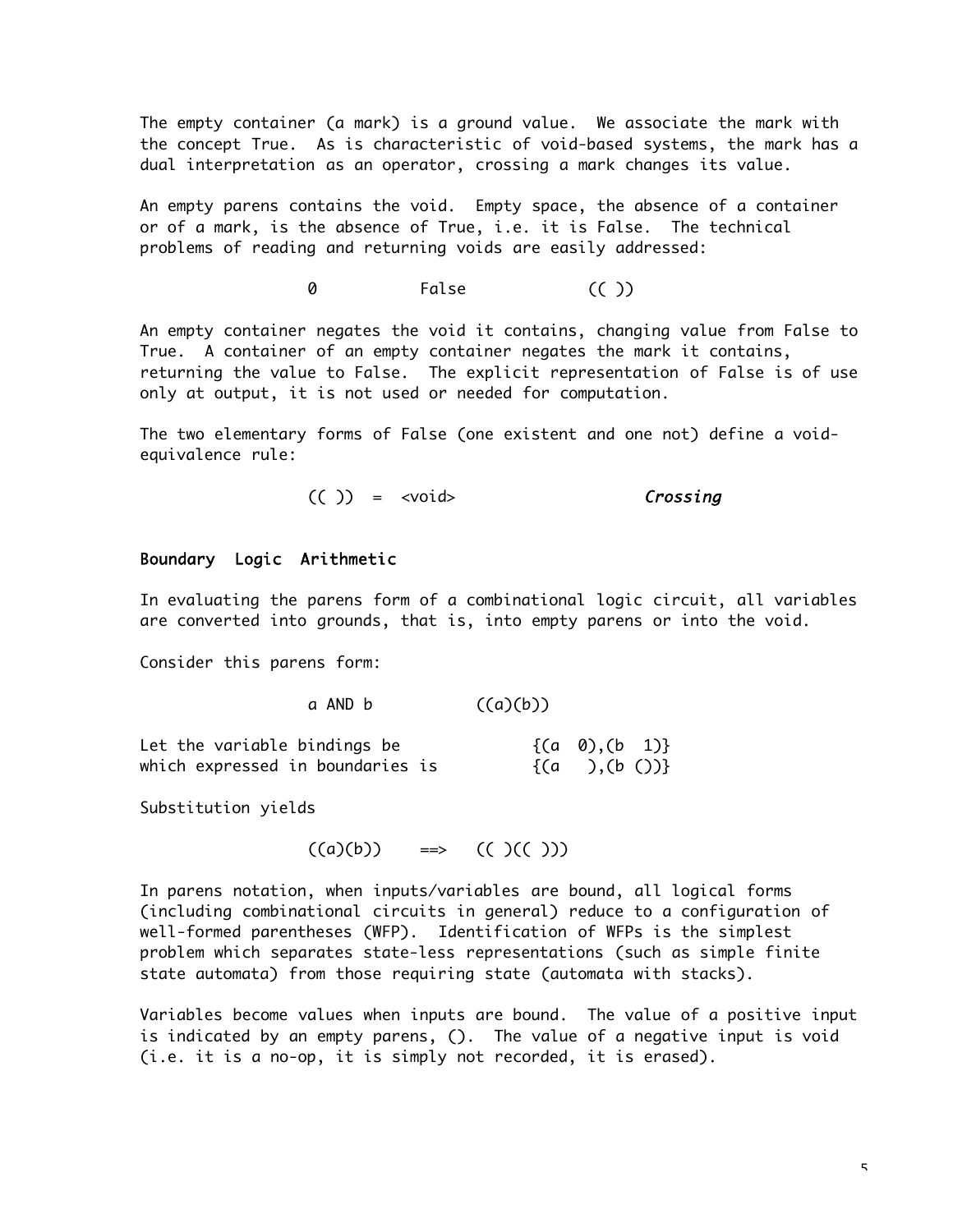The axioms of boundary arithmetic interpreted as logic were defined in George Spencer-Brown's 1967 book Laws of Form.

> $( ) ( ) = ( )$  Calling  $( () ) = \langle \text{void} \rangle$  Crossing

### Boundary Logic Algebra

Boundary logic is axiomatized by two void-based axioms:

Occlusion provides an end condition for evaluation.

```
(( ) A) = \langle \text{void} \rangle Occlusion
```
The Pervasion axiom permits algebraic reduction of boundary forms:

$$
\{A\} \{B \{A\}\} = \{A\} \{B\}
$$
 *Pervasion*

The generalization of double-containment is the theorem of Involution:

$$
((A)) = A
$$
 *Involution*

Pervasion asserts that the parens boundary is semi-permeable, it is transparent to outside forms, and, necessarily for the distinction of containment, opaque to inside forms.

The unique aspect of this axiomatization is that the left-hand-side of each equation is converted into the right-hand-side solely through a voidsubstitution. Occlusion erases all forms in a spatial context as well as that context; Pervasion erases replications of nested forms; and Involution erases double parens.

# Occlusion

Algorithmic identification of a WFP (without variables or labels) is equivalent to logical evaluation (without algebraic abstraction), using the Occlusion theorem as the single reduction rule:

$$
(\{A\} \ ( \ ) ) = \langle \text{void} \rangle
$$
 *Occusion*

An empty container erases (deletes, voids) its container and all contents.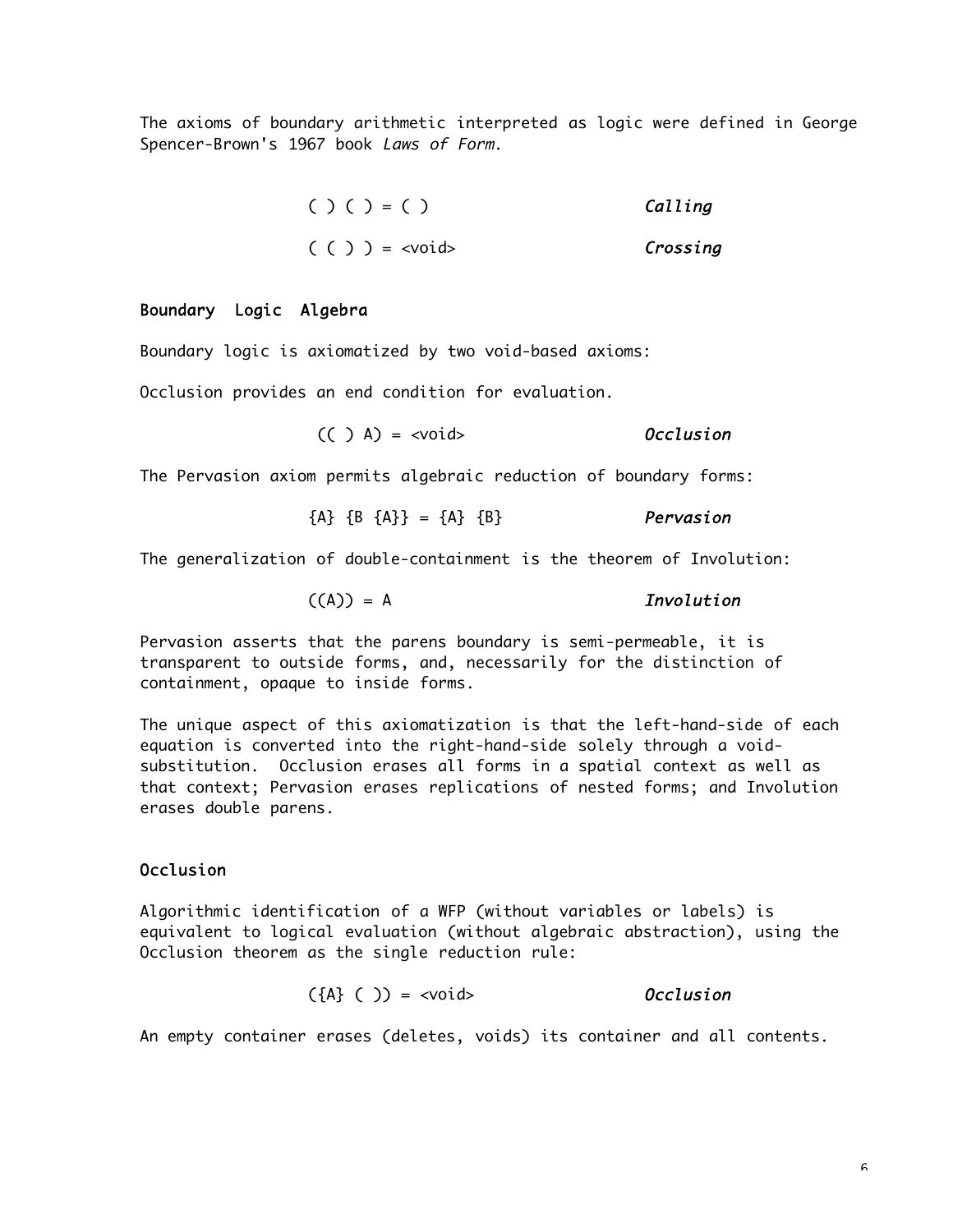There is a single terminal variant: when an empty parens remains in the outermost space, a theorem based on Occlusion is needed.

$$
( ) {A} = ( )
$$
 *Definition*

The form on the left-hand-side of occlusion is a void-equivalent, it can exist arbitrarily anywhere within any expression (including itself) any number of times. Increasing the size of an expression by manifesting voidequivalents is rarely motivated. Acknowledging the potential presence of void-equivalents enables a quite powerful set of unique reduction tools.

Every evaluation algorithm herein describes the same mathematical operation, that of Occlusion. No other transformations are used during evaluation. When the representation (the data structure) varies, the evaluation algorithms take on substantively different operational characteristics.

# Virtual Insertion

Pervasion can occur in either direction. When inserting, the inserted form can be considered to be virtual. Virtual forms can be placed arbitrarily within other forms, and can be used to reduce logical complexity, depending solely upon utility and objective. However, virtual forms are voidequivalent, they do not actually exist. Thus virtual forms can be deleted by choice when not useful. They are thus similar to queries, questions asked by the user which return answers but which do not impose a symbolic overhead.

Virtual insertion is based on the general principle of Pervasion, that all forms in shallower spaces are arbitrarily in deeper spaces, that boundaries are semipermeable. Virtual insertion treats all inserted forms as voidequivalents, as hypothetically, or virtually, inserted into the deeper spaces. Pervasion is an option rather than an operation:

$$
A (\ldots (N)) = A (\ldots (A A \land N))
$$
 *Virtual Insertion*

The inserted form, highlighted by carets, is treated as a *query*. When it returns a positive answer, the subform which defines its current context is occluded. Virtual insertion is not search, it is simply percolation of a possibility down a graph form, with clear termination conditions at the leaf nodes. As the virtual form descends, it may itself be reduced due to Pervasion of the subforms it passes. That is, subforms in the form being inserted into can Extract subforms of the virtual form.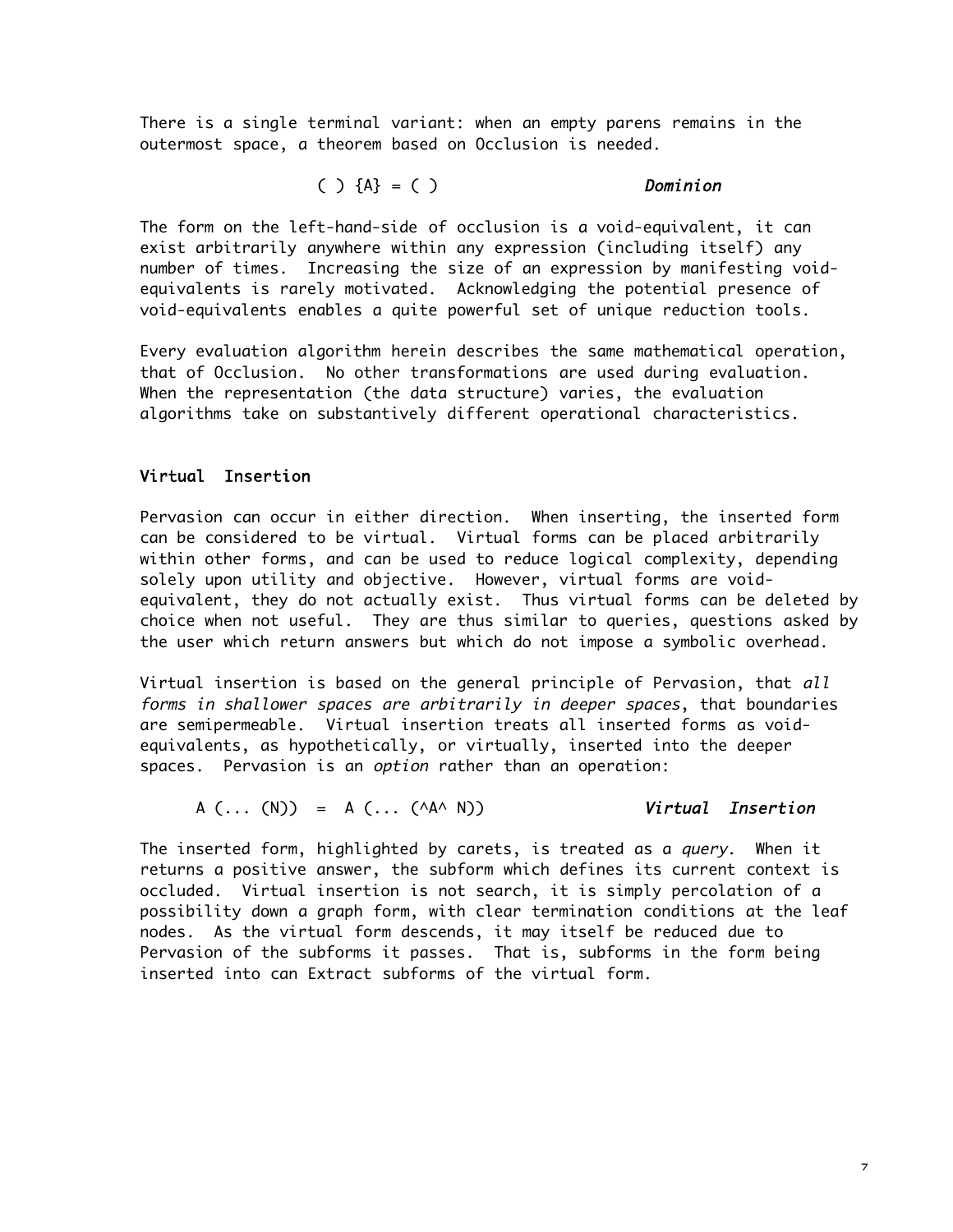One of three things may happen to the *inserted* form:

1) it vanishes (becomes void), in which case it has no reducing effect

2) it reduces to ( ), in which case its immediate context is erased by Occlusion, or

3) it reaches the deepest space while still containing variables, in which case it has no reducing effect.

A logic minimization problem using virtual insertion:

 $((a \ b) \ (a \ d \ (b \ c))) = ? =$  $((a b) (a d (b c)))$  Initial form  $((a b) (a d (b c)  $(a b)^{\wedge})$ )$  Query  $(a b)$  $((a b) (a d (b c)  $(b)^{\wedge})$ ) \n  
Extract  $^{\wedge}a^{\wedge}$$  $((a \ b) \ (a \ d \ (b \ c \ \land (b) \land)))$  Query (b) deeper  $((a \ b) (a \ d \ (b \ c \ \land ( \ )^{\wedge})))$  Extract  $\wedge b^{\wedge}$  $((a \ b) \ (a \ d))$  Occlude  $(b \ c)$ 

Therefore  $((a \ b) \ (a \ d \ (b \ c))) \implies ((a \ b) \ (a \ d))$ 

### DISTINCTION NETWORKS

A distinction is a minimal difference. In this paper, distinctions and containers are synonymous, both refer to a minimal difference. Containment is a more physical concept, in that physical objects can embody containment relations. Distinction is a more abstract concept, it refers to the pure notion of difference. Here, networks of distinctions (dnets) are interpreted as logic circuits.

Configurations of distinctions can be represented by well-formed parenthesis structures, by nested containment relations. These configurations can also be expressed as graphs, called *distinction networks*, in which nodes represent distinguished spaces and arcs represent the is-contained-by relation.

Distinction networks map onto logic networks (combinational circuits), with the distinction being interpreted as a variary NOR. However, distinction networks can be interpreted in a spatial mathematics which is simpler than the logical interpretation embodied in circuit configurations.

Spatial models are inherently more succinct than textual models. The functional morphism remains, but spatial languages require less representational mechanism. Computational effort is also effected, spatial representations require fewer transformations to arrive at the same result.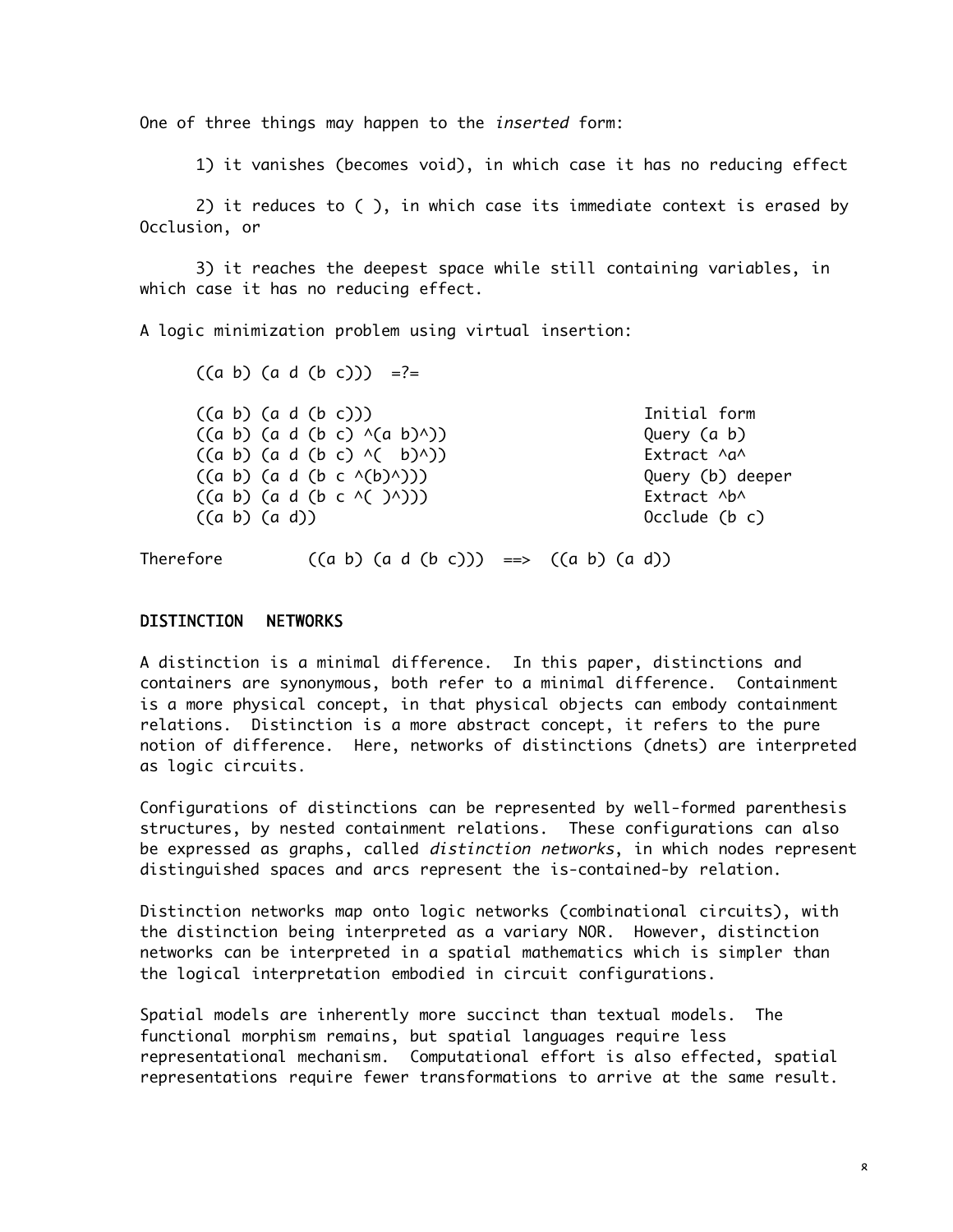Using distinctions (or containers) to represent the syntax and semantics of logic is called Boundary Logic.

Distinction networks are directed acyclic graphs. When interpreted as logic, links represent logical implication and dnodes are distributed autonomous control centers. Each dnode represents a container which implements the Occlusion transformation. Asynchronous communication between dnodes of local decisions produces global computational results without global coordination.

Distinction networks differ from conventional circuitry in that the logical operation:

- is singular
- is associated with wires rather than with gates
- is independent and autonomous
- operates by disconnection rather than by signal propagation

# Algorithm

Each dnode has a local memory which stores the identifier (location) of its upper connections (UPPERS) and its lower connections (LOWERS).

1. At initialization, each dnode polls its lowers. If there are none, the dnode sends an DELETE message to each of its uppers.

2. Receiving DELETE causes a dnode to disconnect itself from each of its uppers. This is achieved by sending a DISCONNECT message.

3. Each dnode which receives DISCONNECT deletes the source of the message, and then polls its lowers, returning to step 1.

### Examples Of Distinction Networks

Three versions of the same simple circuit follow. The circuit's function is to add two two-bit binary numbers.

The architecture for this adder is called *carry-bypass*, because it optimizes computation of certain cases of the carry from a sum. Below, the binary numbers are (a1 a0) and (b1 b0); the carry from a previous addition is c0. The sum consists of two bits (s1 s0) and a carry c1. This adder has been converted from logic gates to distinction nodes (the circles).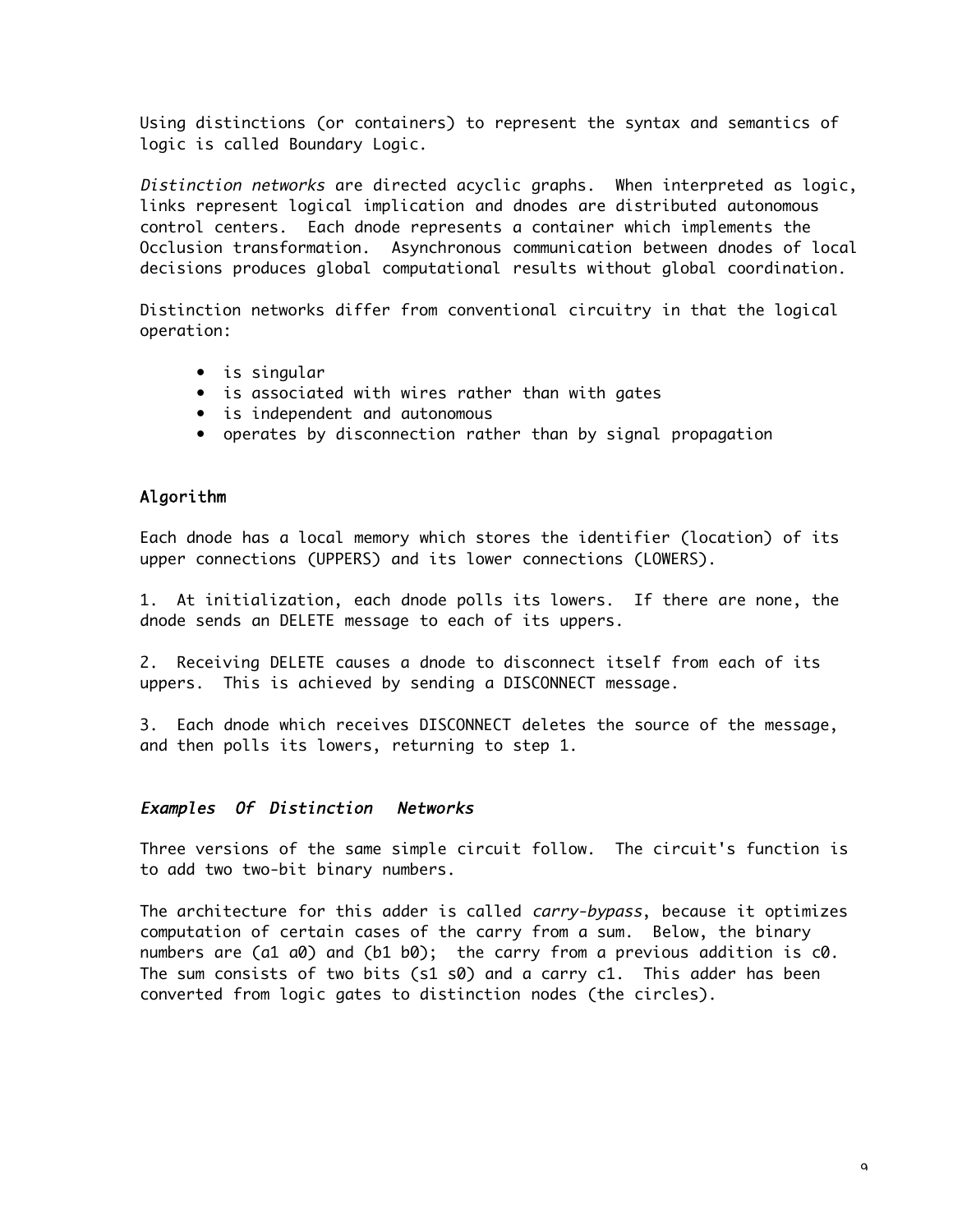

A two-bit carry-bypass adder expressed as a distinction network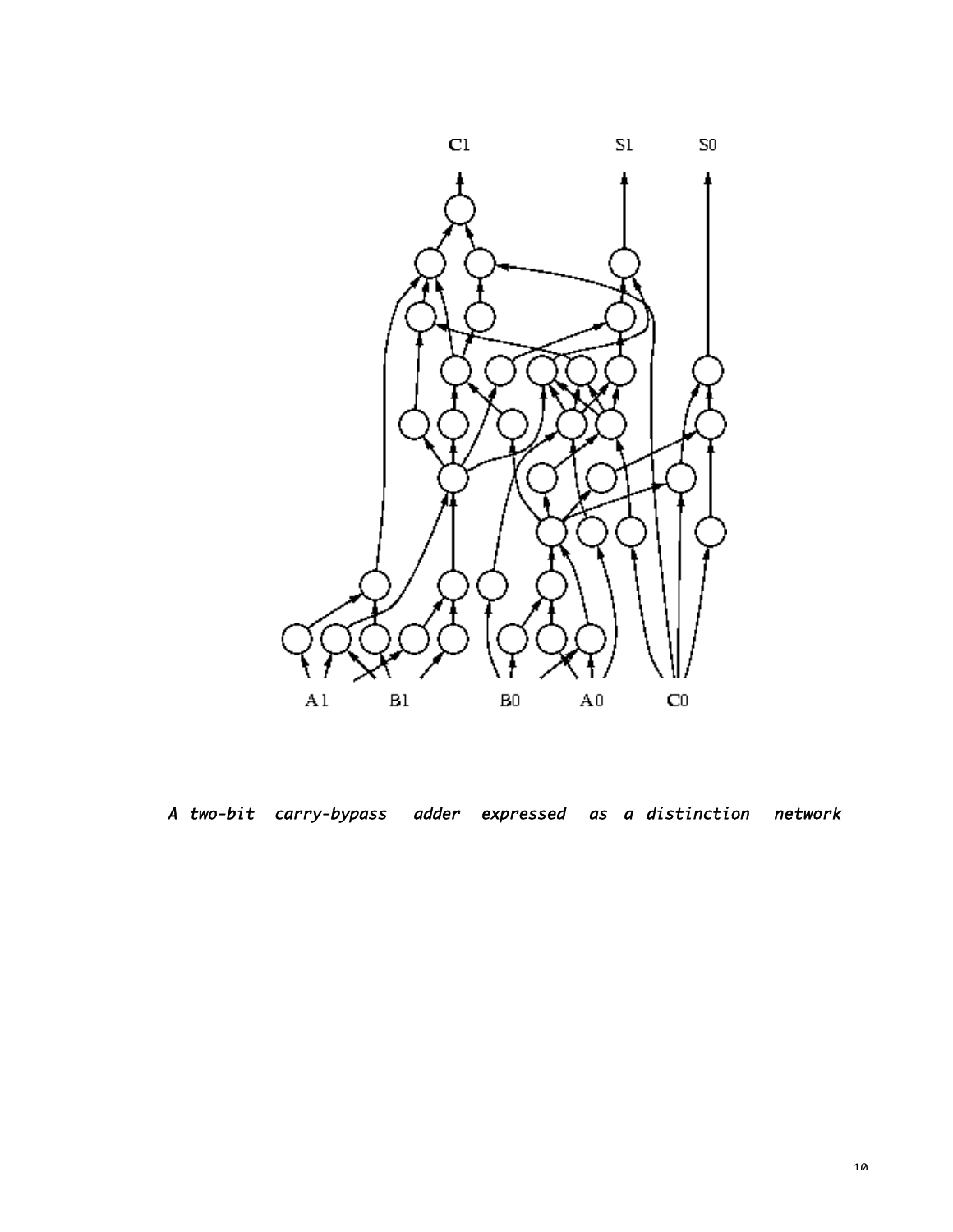After Losp/Pun optimization, the distinction network looks like this:



Optimized two-bit carry-bypass adder

The original adder consists of 39 distinction gates and 65 wires, with a depth (path delay) of 9. The optimized adder has 23 gates and 40 wires, with a depth of 6.

Note: in minimizing this adder, the carry-bypass feature is removed. Although this circuit is simpler, it may not be as fast as the original.

The final version of this circuit consists of a slight structural modification to the optimized circuit that highlights the structural patterns. This structure is not perceivable in the two other diagrams.

Each large circular loop is an if-then-else logic function. The labeled nodes A through E are the identical nodes labeled respectively -A through -E.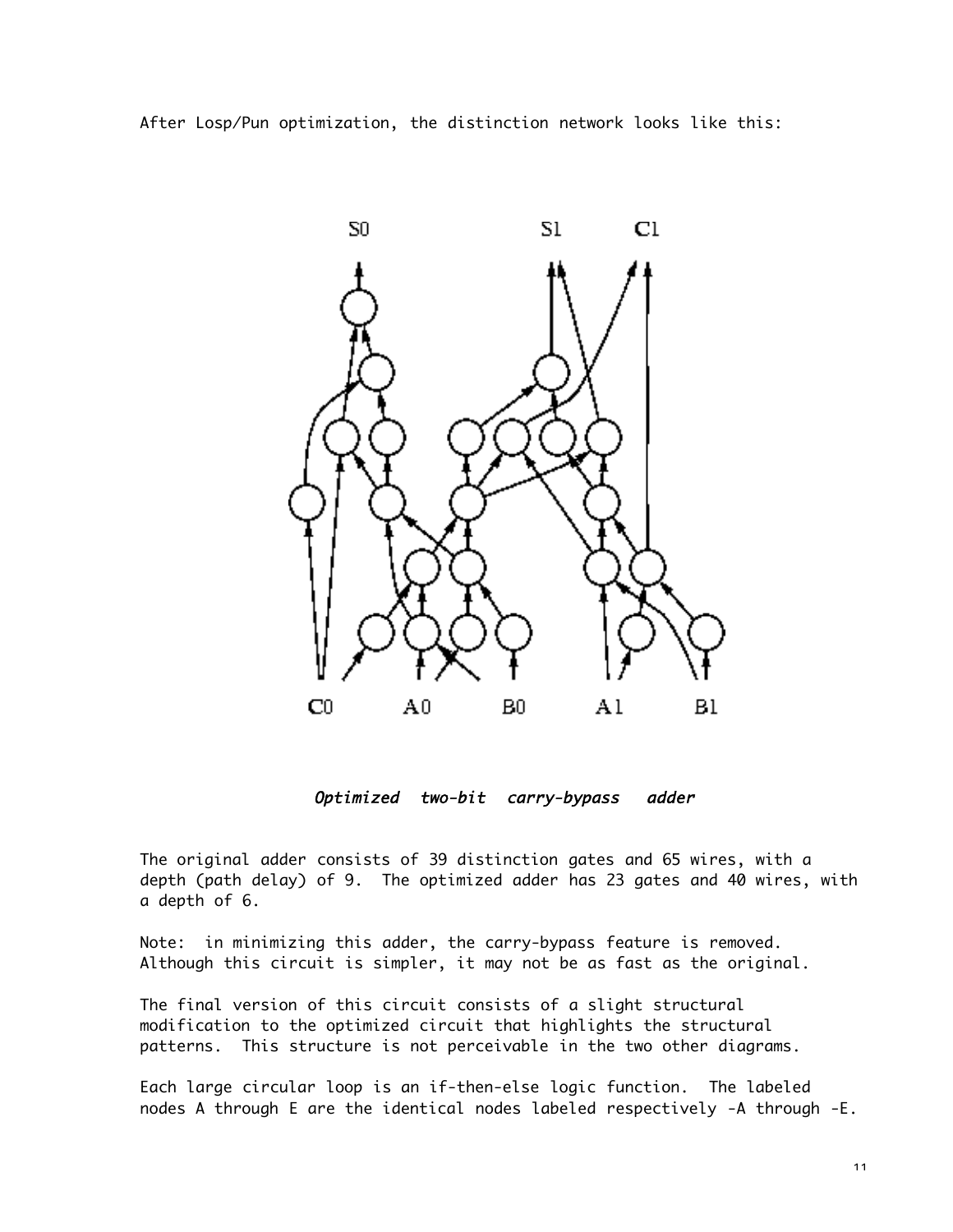They have been visually separated again to highlight patterns and to unclutter the presentation.

This version has 19 nodes, 38 wires, and a depth of 6



The two-bit carry-bypass adder configured to emphasize its logical structure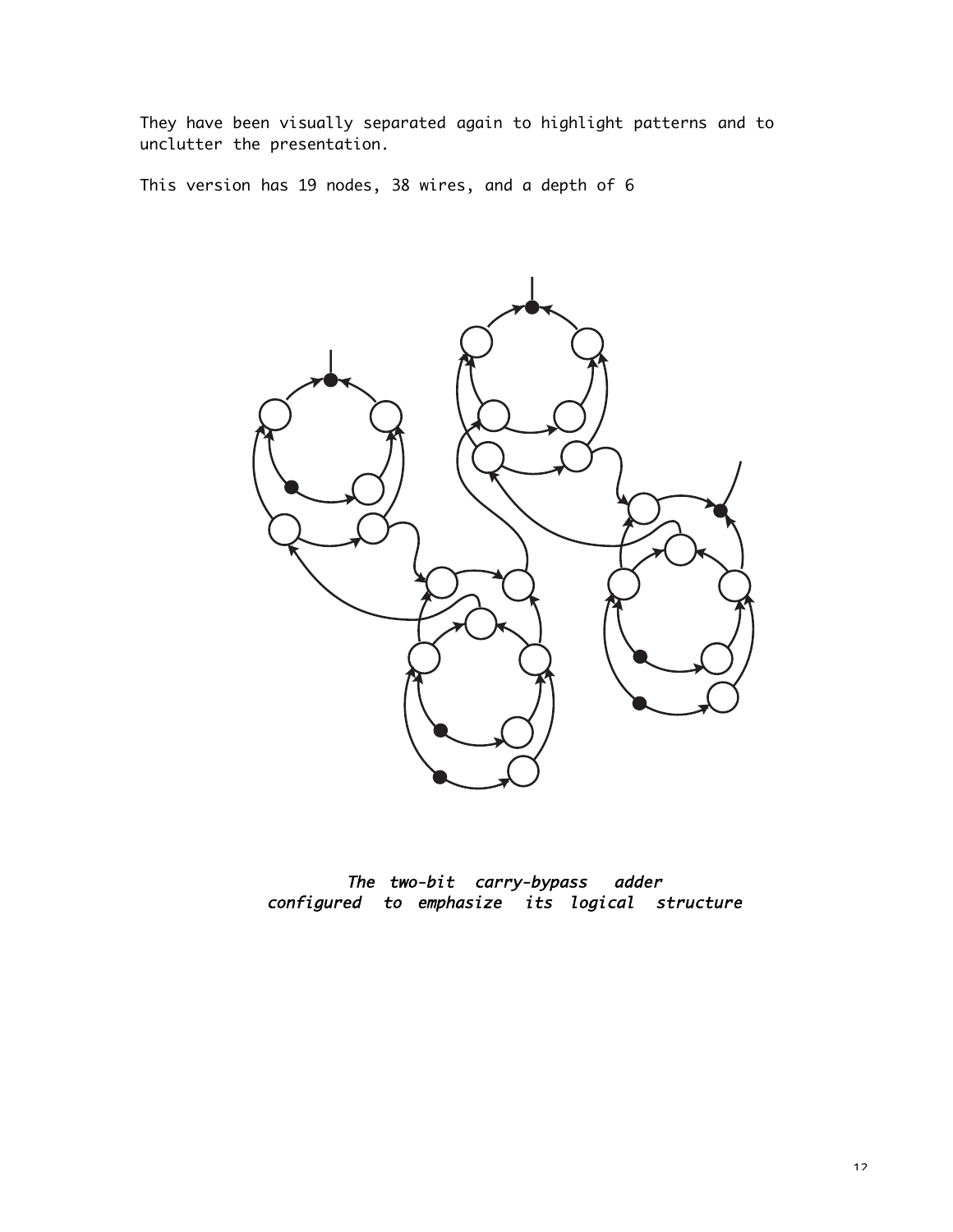### OCCLUSION ARRAYS

An Occlusion Array is a modified read-only memory attached to void-based reading hardware.

All types of circuits are accommodated by the Occlusion Array:

- multiple output circuits
- sequential circuits with registers
- pipelined circuits
- parallel array circuits
- limited fanin and fanout circuits
- programmable logic array AND/OR circuits

The hardware "reads" the *output* of the soft-hardware circuit in its memory array by successively masking (or deleting) the irrelevant parts of memory, those parts which are void-equivalent. What remains (the output) is written onto the output screen. The memory is never altered, except when chanaina the functionality of the Occlusion Array. All deletions are achieved by a mask vector, which together with the output screen are the only dynamic parts of the array. Filters identify input and output rows.

| <b>MEMORY</b>          |  | SUPPORTING HARDWARE |                      |  |  |
|------------------------|--|---------------------|----------------------|--|--|
| circuit                |  |                     | masks filters screen |  |  |
| 11<br>1<br>$1 \quad 1$ |  |                     | l 1 l                |  |  |

This circuit computes the combinational function 2-out-of-3 majority. The top three rows are three inputs; the bottom row is the output.

The array is square, having identical indices in each dimension. In the array, rows and columns identify specific variables (inputs) and containers (parens). A mark in the array identifies a relation between forms, the column form contains the row form. Rows identify contents; columns identify containers.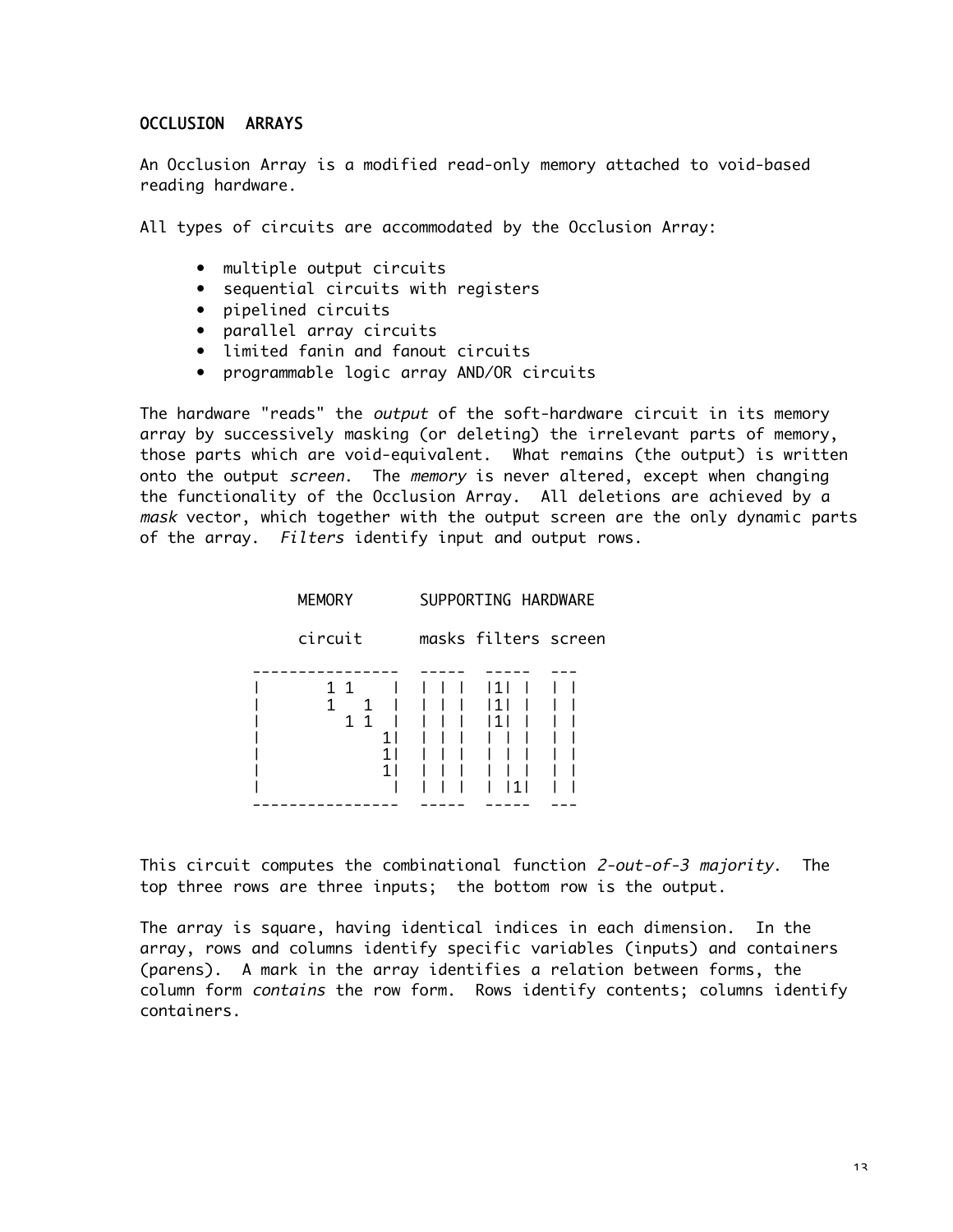### The Void-Based Mechanism

Void-equivalent parts of memory are identified using the Occlusion rule:

## $(A ( )) = \Rightarrow \text{}$  Occlusion

The rule implemented by the supporting hardware locates empty parens by identifying empty columns, i.e. those containers without contents. It then masks the context of the empty container.

When an identified empty parens happens to be an output, a positive value (1) is written on the output screen.

Masking continues until the entire memory is masked. At that time the output screen contains all positive outputs from the circuit. Outputs not identified with a positive mark are negative.

The void-based mechanism differs from conventional computation in these ways:

• Computational progress is by elimination of irrelevant containers rather than by accumulation of logical transformations.

• Signals are not propagated through a network of logic gates, rather a single question is asked of memory: Is this column both non-masked and empty?

• Void-based computation is unary rather than binary. Only positive outputs are computed, negative outputs are inferred.

• Time (clocked structural loops which store transient results in register states) is not used as a mechanism for reuse of circuit structure.

Computational time for arrays is nearly independent of circuit size and complexity, similar to pipelining in conventional circuitry. The computational delay in an array scales logarithmically to circuit size, and is thus very close to constant,

• An implicit difference is embodied in the parens form itself: computation is over containers rather than values.

#### Generic Occlusion Algorithm

The reductive power of the occlusion theorem comes from its identification of a void-equivalent.

The generic occlusion algorithm reduces any parens form which contains an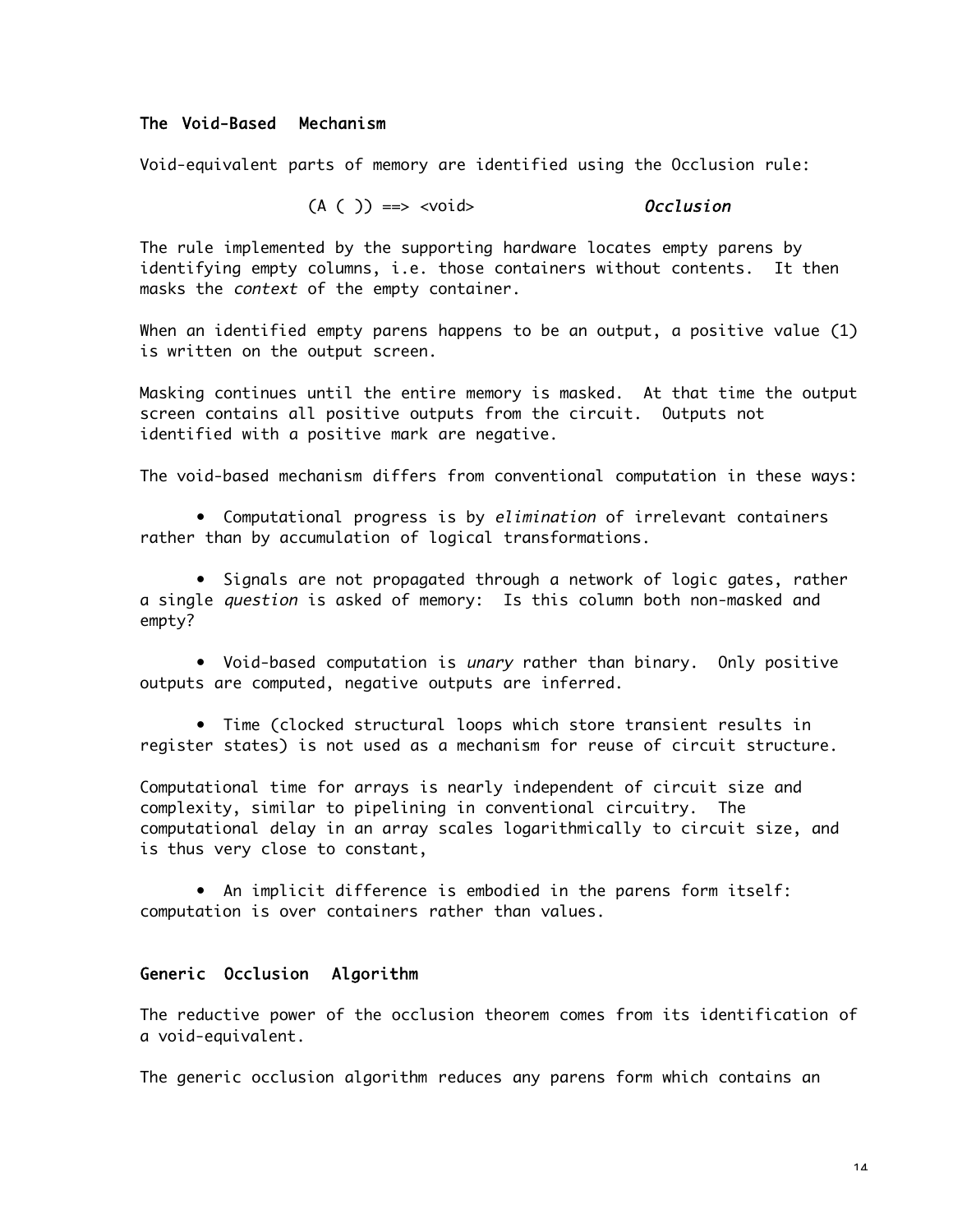empty mark, ( ). Since forms are assembled in space, without associative or commutative structure, the appropriate implementation is strongly parallel. Parallelism can be simulated by looping over all items within a particular space, since forms sharing a space are independent (not coupled). In parens forms, spaces are nested. These are best addressed by recursion, or more succinctly, a parallel mapping across all forms in a space.

## Recursive Algorithm

In this recursive mapping algorithm, "the form" is the input.

# English description

if the form is empty or an atom then return the form else if the form contains a mark then delete the form else apply occlusion to each subform in the form.

## Pseudo-English code

(if the-form-is (a-mark or an-atom) then return-the-form else (if (the-form-contains a-mark) then delete-the-form else (map occlusion over-each-subform)))

### LISP code

```
(defun generic-occlusion (pf)
  (cond
     ((or (null pf) (atom pf)) pf)
     ((member mark pf) <no-op>)
     (T (map occlusion pf))))
```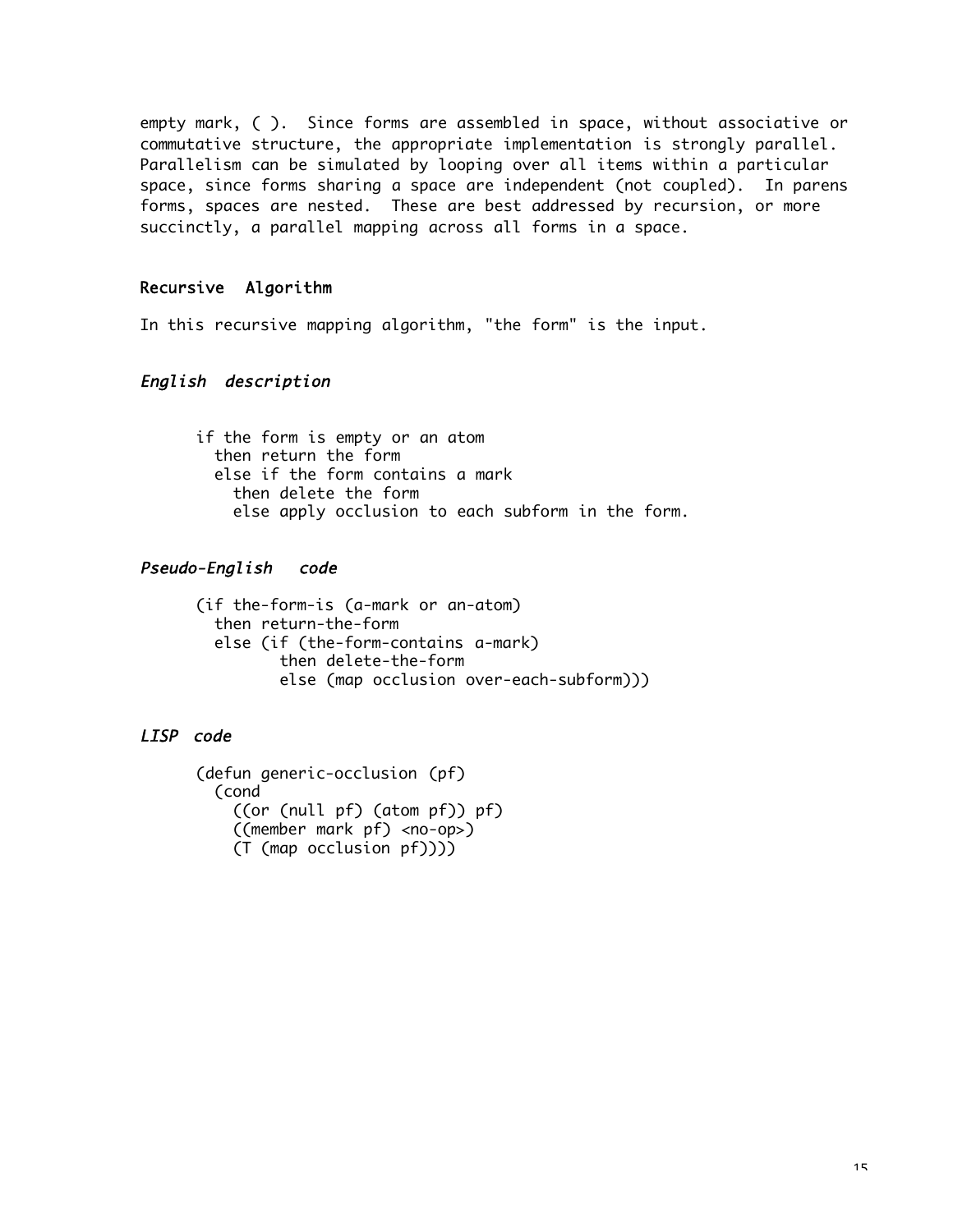#### BIT-STREAM SIMULATORS

Through a simple encoding, boundary logic can express Boolean functionality in bit-streams. This permits a stack based algebraic simulation of circuit functionality. When input variables are bound, the bit-stream simulates the running circuit. As well, the reduction behavior of the simulator provides measures of inherent parallelism and sequentially of the circuit logic.

Initial estimates suggest that a hardware bit-stream simulator should be able to simulate an ASIC within an order of magnitude of the speed of the actual (non-pipelined) ASIC.

### Algorithm

Encode parens form without variables as

 $(=1$  and  $)=0$ .

The bit-pattern matching engine uses these rules for evaluation:

 $(()) =$  is 1100 => \_\_\_\_

 $($ ()() = () is 1010 => 1\_0 or alternatively 10\_ or \_10

A slightly more sophisticated algorithm is required to apply Occlusion directly.

The algorithm is stack-based, using two accessor functions.

Accessor: (get n) => get n values from bit-stream Backtrack: (pop n) => get top n values on processed-stack

Since all bits on the processed stack are 1s, the stack is implemented by a counter. When the first four bits do not match a reduction pattern, the top 1 is removed from the stream and the counter is incremented.

(pop n) decrements the counter by n while adding 1-bits to the front of the stream.

Three implementations of the scanning algorithm are available:

- in software on a conventional multiprocessor
- in customized assembly language on a multiprocessor
- in hardware

Since the simulator can freely and opportunistically use both the signal and the gate interpretation, it is both efficient and small. The current